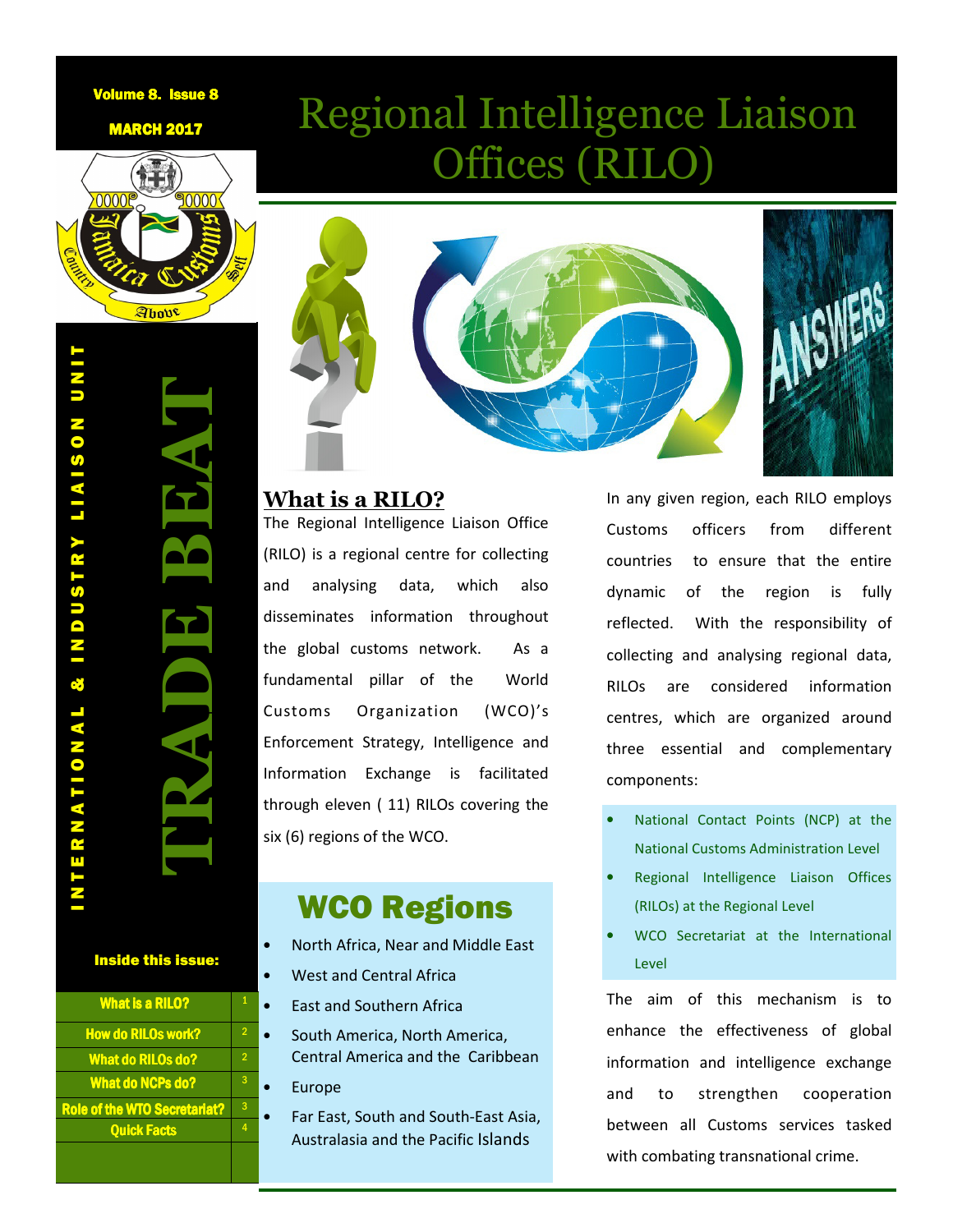

## **How do RILOs Work?**

The Customs Enforcement Network (CEN) is the main vehicle used by RILOS for the exchange of information and intelligence between the three levels. The CEN is an intelligence tool developed by the WCO, which serves as a global data information-gathering and communication system. Intelligence used by RILOs helps to define risk indicators, which facilitate further analysis leading to targeted operations. The CEN is used to collect, analyse and disseminate information and intelligence mainly on Customs seizures in a WCO member country. It is the only global enforcement information and intelligence tool available for Customs services. The CEN is a cost effective, internet-based

application that uses modern technology over a secure and reliable platform. It is also equipped with effective database protection, permitting access only to authorized users, by relying on encryption technology to protect communication and data transfers. As a communication tool, the CEN is high-speed, simple and user-friendly, making it both efficient and effective in facilitating the global customs network.

### **The CEN is a multifunctional system which functions as:**

- A database of Customs seizures and offences
- A website for the information and intelligence needs of Customs services
- A communications network to facilitate international exchanges and contacts
- A Concealment Picture Database to highlight exceptional seizures and exchange X-ray pictures

## **What do RILOs do?**

- Encourage information exchange and NCP reporting into the CEN
- Verify the accuracy of the CEN data supplied by NCPs
- Collect, evaluate and circulate information through the CEN on Customs offences



- Prepare and circulate alerts, intelligence profiles and regional tactical analysis as well as issue periodicals or ad hoc analysis bulletins and annual report on their activities
- Organize and support regional intelligence-based operations
- Facilitate mutual assistance and cooperation with other enforcement agencies, including the exchange of case-related operational information in accordance with relevant legal provisions and in agreement with the responsible national or regional authorities
- Promote and maintain regional cooperation between Customs administrations and between Customs and other law enforcement agencies and organizations
- Provide technical or other assistance to NCPs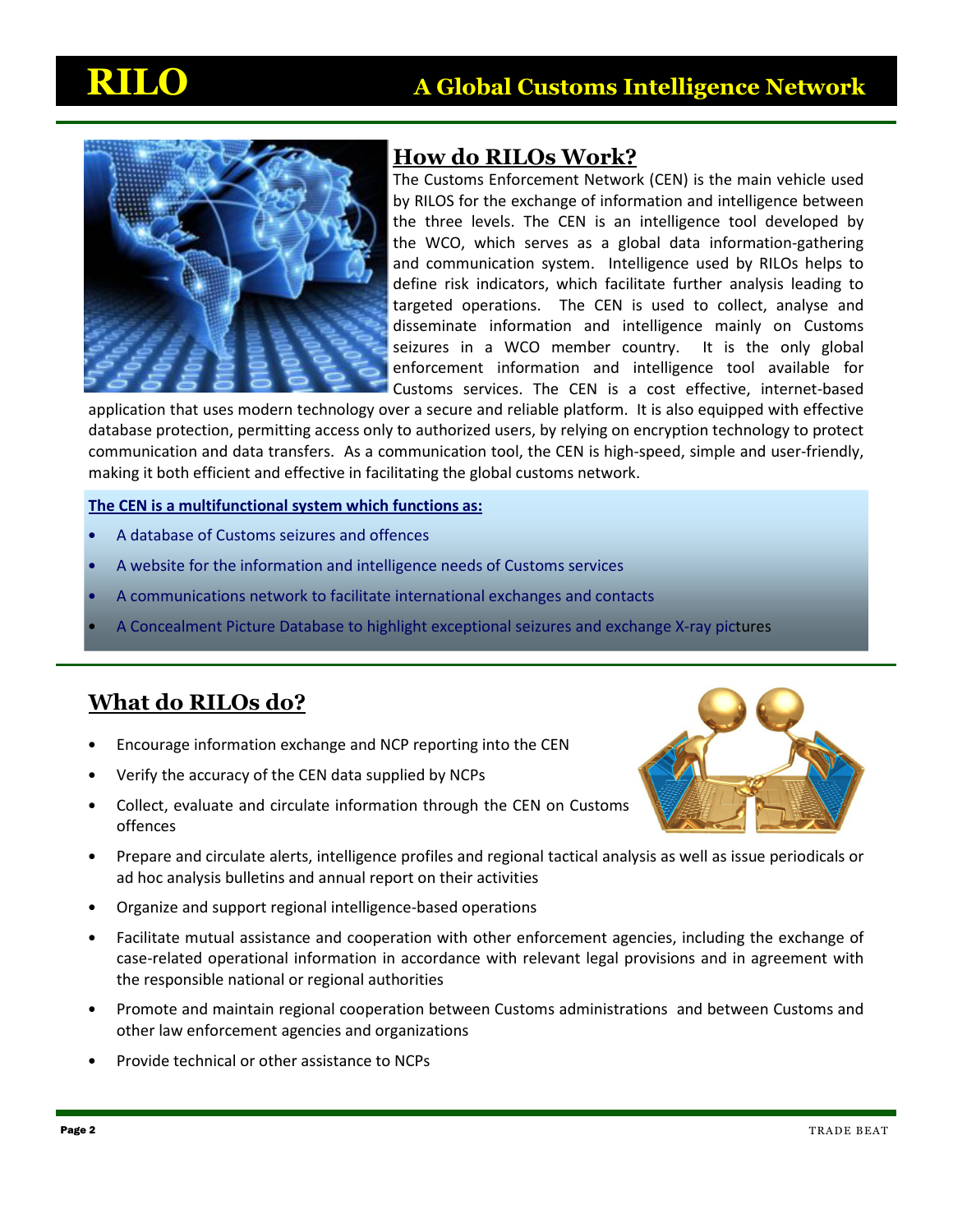## **What do National Contact Points (NCP) do?**

- Gather information on seizures, including all required details relating to Customs offences, from existing sources at the national level
- Enter seizure data electronically into the CEN, or submit the data to the RILO by fax or mail



- Obtain photographs of significant seizures or new and interesting concealment methods for incorporation into the CEN Concealment Picture Database which are then used to produce alerts
- Analyse information collected at the national level to identify new or unusual smuggling methods, consistent patterns, smuggling trends, etc. and enter the results into the CEN, which then produces alerts if necessary or forwards this information to the RILO
- Distribute intelligence reports, alerts and other relevant publications received from the WCO and RILOs at the national level
- Initiate and participate in special regional projects conducted by RILOs to identify new trans-border smuggling threats and trends
- Cooperate nationally with the full gamut of enforcement agencies or services
- Task the RILO with specific analytical studies and participate in the process of evaluating the effectiveness



### **What is the Role of the WCO Secretariat?**

- Ensures the central management of the CEN and the continuous improvement of this tool
- Carries out periodical global strategic and tactical analyses based on the information available in the CEN
- Circulates a summary of its analyses in its annual reports and keeps the RILOs informed about projects, measures and developments relevant to their region
- Outsources special tasks and studies identified by the Secretariat or WCO working bodies as priority issues to RILOs
- Offers training and technical assistance to RILOs and their members
- Shares strategic information with other international organizations engaged in combating organized crime and strengthens cooperation with them